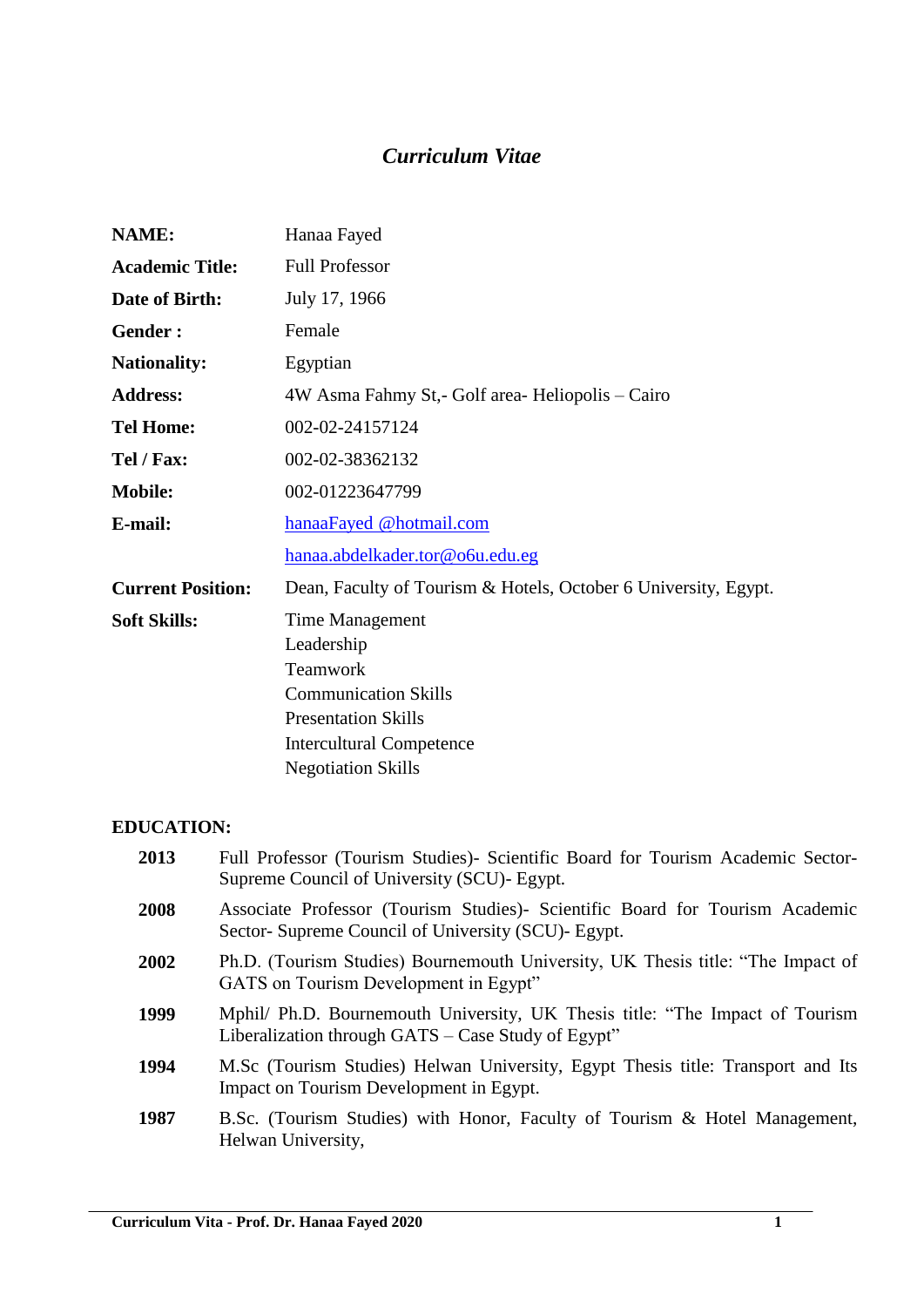#### **ACADEMIC POSITIONS**:

| 2020 till now:  | Dean, Faculty of Tourism & Hotels, October 6 University, EGYPT                                                   |
|-----------------|------------------------------------------------------------------------------------------------------------------|
| $2019 - 2020$ : | Vice Dean for Postgraduate Studies & Research, Faculty of Tourism & Hotels,<br>O6U, EGYPT                        |
| $2015 - 2018$ : | Dean, Faculty of Tourism and Hotel, Fayoum University, EGYPT.                                                    |
| $2014 - 2015$ : | Vice Dean of Education and Students Affairs, Faculty of Tourism and Hotel,<br>Fayoum University, EGYPT.          |
| 2013-2014:      | Marketing Coordinator - Fayoum University.                                                                       |
| 2011-2013:      | Head of Tourism Studies Department, Faculty of Tourism and Hotel, Fayoum<br>University.                          |
| 2010-2011:      | Vice Dean of Community Services and Environment Development, Faculty of<br>Tourism and Hotel, Fayoum University. |

#### **PROFESSIONAL POSITIONS**

| 1990 - 1994       | T.A. Manager (Owner & Manager) Tourism Development.                                                   |
|-------------------|-------------------------------------------------------------------------------------------------------|
| $2002 - 2005$     | Tourism Development Consultant for the Tourism Ministry.                                              |
| $2005 - 2010$     | Consultant for Egypt, USAID Economic Development.                                                     |
| 2010              | Consultant for Therapeutic Tourism Development in Egypt, Health and<br>Wellness Association- Germany. |
| 2010-2012         | Tourism Development Consultant, Misr-Italia Development Company.                                      |
| $2012 - 2014$     | Consultant for Developing Labor Qualification, Ministry of Trade.                                     |
| $2012 - 2014$     | Consultant for Local Economic Development, USAID.                                                     |
| $2015 - 2017$     | Consultant for Therapeutic Tourism Development, Ministry of Tourism.                                  |
| $2019 - 2020$     | Consultant for Developing Therapeutic Tourism, Militaries Council for<br>Medical Affairs              |
| $2020 -$ till now | Consultant for Academic Aspects, Batros Company.                                                      |

#### **RESEARCH**

#### **Publications:**

- **International Peer-reviewed Journals:**
	- Diamantis, D., and **Fayed** , H., (2000), The General Agreement on Trade in Services and its Impact on Tourism, TRAVEL AND TOURISM INTELLIGENCE, 2, pp 87- 99.
	- **Fayed** , H., and Hassanien, A., (2002), Repositioning Through Service Liberalization: Issues for Developing Countries , JOURNAL OF TOURISM MARKETING, 4 (2), pp 195-2 10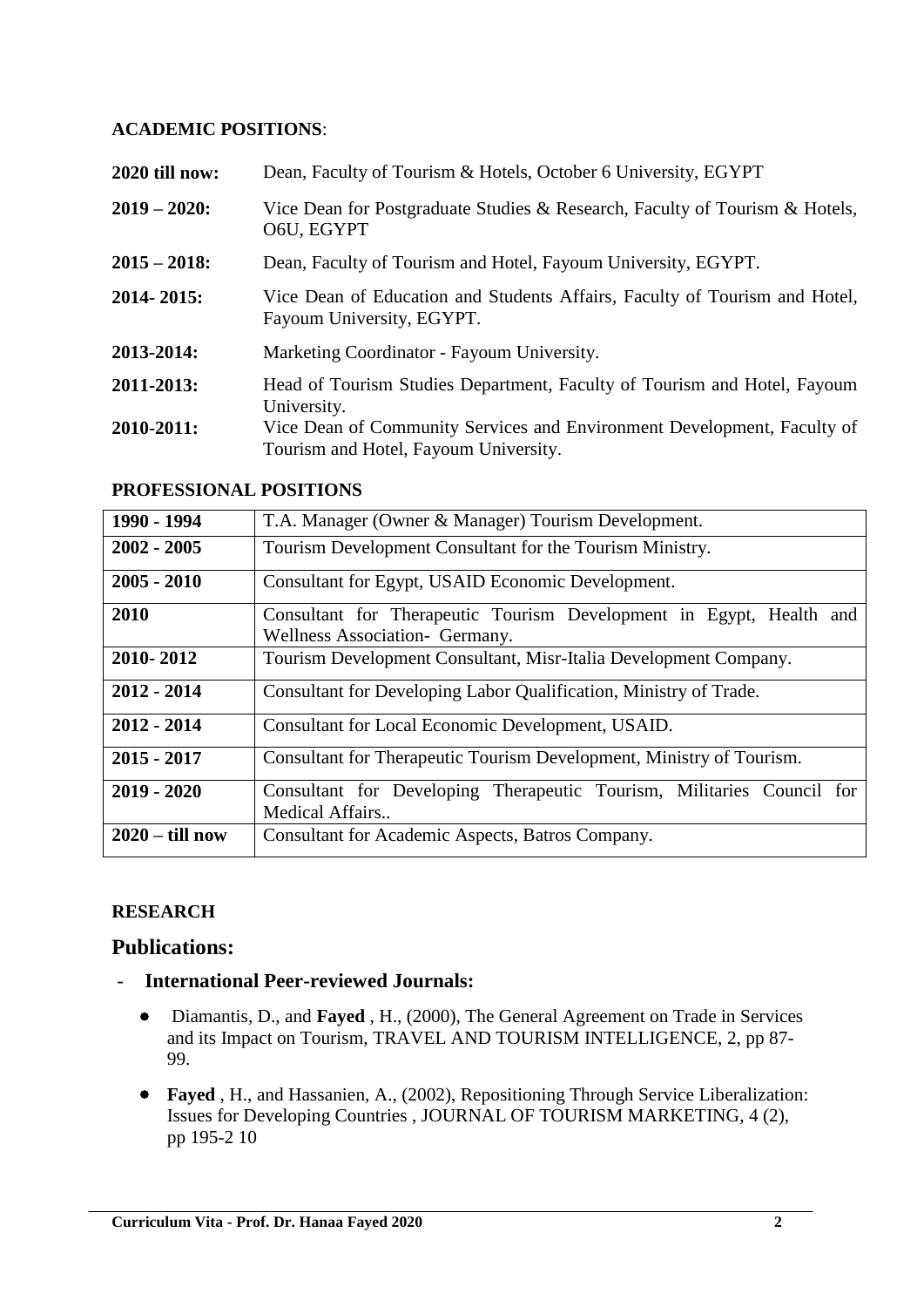- **Fayed** , H., and Fletcher, J., (2002), Globalization of Economic Activities: Issues for Tourism, TOURISM ECONOMICS, 8 (2), pp 207- 231
- **Fayed** , H., and Westlake, J., (2002), Airline Alliances: Challenges and Opportunities for Eypt Air. TOURISM ECONOMICS. 8 (4). pp 431-455
- **Fayed** , H., (2005). Business Environment in Egypt: Issues for Tourism Investment, EGYPTIAN JOURNAL OF TOURISM AND HOSPITALITY. 13 (September), pp 76-106.
- **Fayed** , H., Lotief, H., and Abdala, G., (2006), Tourism Liberalisation: Challenges for Tourism Development in Egypt, JOURNAL OF HOSPITALITY AND TOURISM, 4(2), pp 2 1-42.
- **Fayed** , H., (2008), Economics of Tourism Development in Protected Areas applied in Ras Mohamed National Park, WORLD JOURNAL OF TOURISM, LEISURE AND SPORTS, 2:3
- Jones, E., and **Fayed** , H., (2011), The Impact of the Egyptian political Events During 2011 on Hotel Occupancy, JOURNAL OF TOURISM RESEARCHANDHOSPITALITY, 1:3, pp 1-8
- **Fayed** , H., (2014),Tourism competitiveness in Egypt: The Elements of a More Rational Tourism Policy, INTERNATIONAL JOURNAL OF TOURISM RESEARCH, 2 (1), pp: 123-130.
- **Fayed** , H., and Frrage,M., (2014), The role of Video Sharing Site in Therapeutic Tourism Marketing, the International Tourism Conference of: Therapeutic Tourism (editor) OCTOBER 6 UNIVERSITY, 1-3 November
- **Fayed** , H., and Fletcher, J. (2016), political changes in Arab region tourism economic impacts, JOURNAL OF TOURISM AND HOSPITALITY RESEARCH, 3 (2), pp: 79  $-90.$
- **Fayed** , H., Wafik, G., and Gerges, N. (2016), The impact of motivations, perceptions and satisfaction on tourists' loyalty. INTERNATIONAL JOURNAL OF HOSPITALITY AND TOURISM SYSTEMS, 4 (2), pp: 14-25.
- **Fayed** , H., and Fletcher, J. (2017), Egypt tourism map: new approach for tourism development, JOURNAL OF TOURISM AND HOSPITALITY RESEARCH, 4 (3), pp: 30 – 39.
- Jones, E., **Fayed** , H., and Abo Elkasem M. (2017), A proposed model for demand downturn management in hotels, INTERNATIONAL JOURNAL OF HOSPITALITY MANAGEMENT, 2: pp 12-25
- Ranea M.Qaddhat, H. **Fayed** , Ghada M. Wafik, (2019), "Evaluating Study for Visitor Experience and Loyalty at Jerash, Archaeological Site in Jordan", Journal of Tourism, Hospitality and Sports.
- Ranea M.Qaddhat, H. **Fayed** , Ghada M. Wafik, December 2020, "Evaluation of Visitor Management and its Impact on Visitor Experience and Satisfaction at Archaeological Sites in Jordan (Case Study: Jerash)", Academic Journal of Interdisciplinary Studies.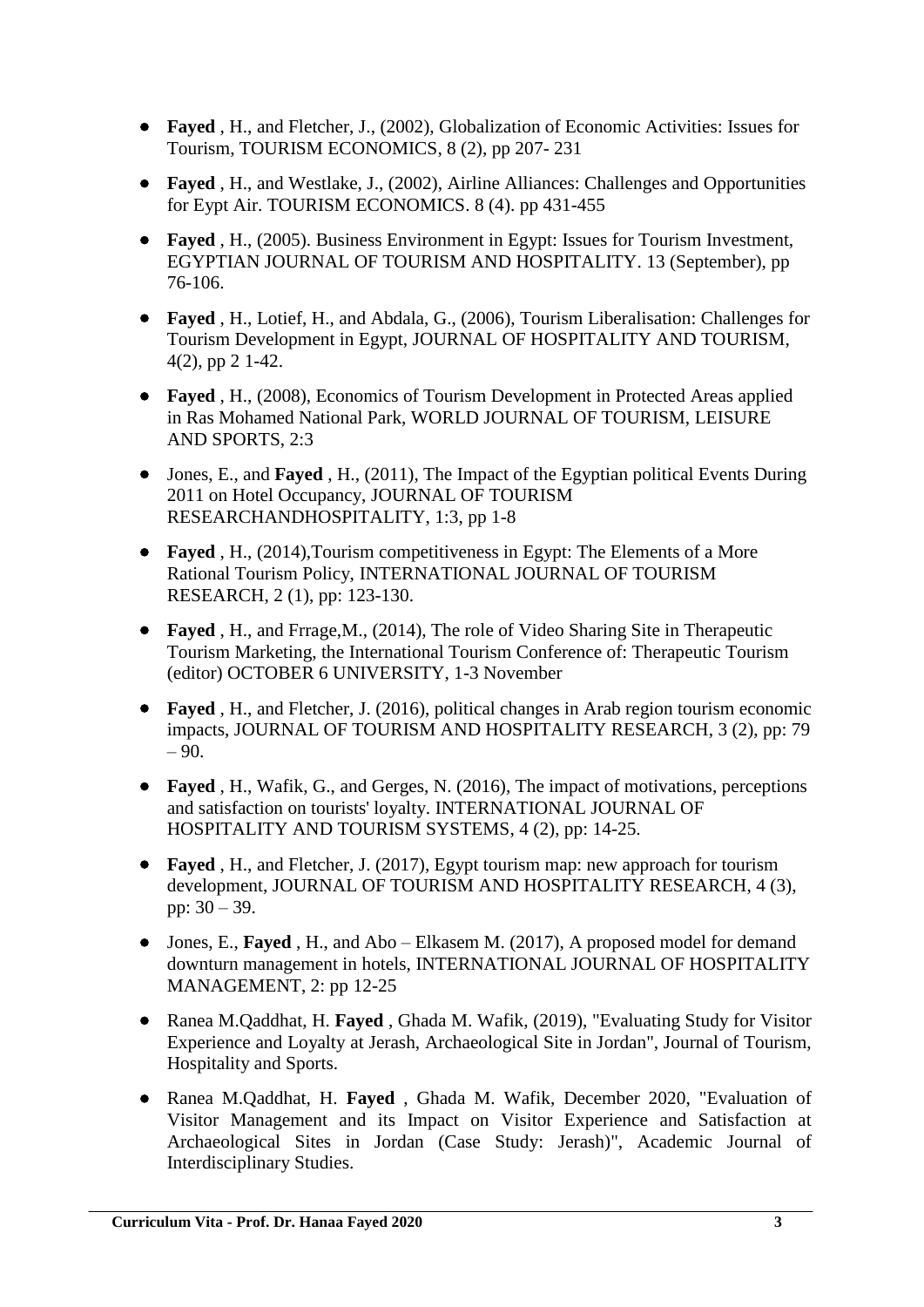# **International Conference Papers**

- Fletcher, J., **Fayed** , H., and Lee, M. (1999), GATS and Liberalized Trade In Tourism, In: Vicent, C.S., John, Asia Pacific"s Role in The new Millennium, (1999), HONG KONG, 23 – 25 August, 5 (2), pp 790 – 799
- **Fayed** , H., (2000), Liberalized Trade In Services: A Challenge for Tourism Development, In: kaye Chon, (Editor), Fourth 7 Indo- China: "Development Marketing and Sustainability", 2000, CHIANG MAI, THAILAND, 24-26 June, pp  $427 - 440.$
- **Fayed** , H., Westlake, J., (2005), Globalization of Air Transport: The Challenges of the GATS, In: October 6 University, Faculty of Tourism and Hotel Management in Cooperation with KODOLANYI JANOS UNIVERSITY COLLEGE, HUNGARY, (Editors), 1st international conference "Challenges of Regional and Market Integration for Tourist Destinations ...Cairo, Egypt, 14-16 November, pp 29-51.
- **Fayed** , H., (2006), Foreign Direct Investment in Tourism in Egypt: Performance and Potential, 2ed International Conference on Intercultural Aspects of Tourism Development, HUNGARY, 1-4 September.
- **Fayed** , H., (2007). Community Groups" Perceptions of Tourism Development: Evidence From Egypt, In: Intercultural Aspects of Tourism Development, KODOLANYI JANOS UNIVERSITY COLLAGE, pp 44-58.
- **Fayed** , H., and Obaid, M., (2008), How to Organize E-Tourism and Its Impacts on Tourism Industry, EGYPTIAN MINISTRY OF TOURISM, JOURNAL OF TOURISM RESEARCH, Vol.2 No.1, pp:83-119
- **Fayed** , H., (2009), Measuring Service Quality in the Airline Using the Gaps Model (Case Study of Egypt Air), 1st International Conference on "Innovation " a Driving Force For Tourism Development, THAILAND, 2 – 5 February 2009.
- Hammam, A., and **Fayed** , H., (2009), Identifying the Needs of Students in Tourism Higher Education: Issues of Trust, Control and Accountability, 1st International Conference on "Innovation " a Driving Force For Tourism Development, THAILAND,  $2 - 5$  February 2009.
- Hammam, A., and **Fayed** , H., (2009), Risk Management as an Emerging Business Skill for Tourism Operators in Egypt,4th International Tourism Conference on Creativity and Innovation in Managing Uncertainty and Risk in Tourism , HUNGARY, 1 – 3 October 2009.
- Hammam, A., and **Fayed** , H., (2009), Tourism Risk Management: Strategy for Tourism success ,4th International Tourism Conference on Creativity and Innovation in Managing Uncertainty and Risk in Tourism , HUNGARY, 1 – 3 October 2009.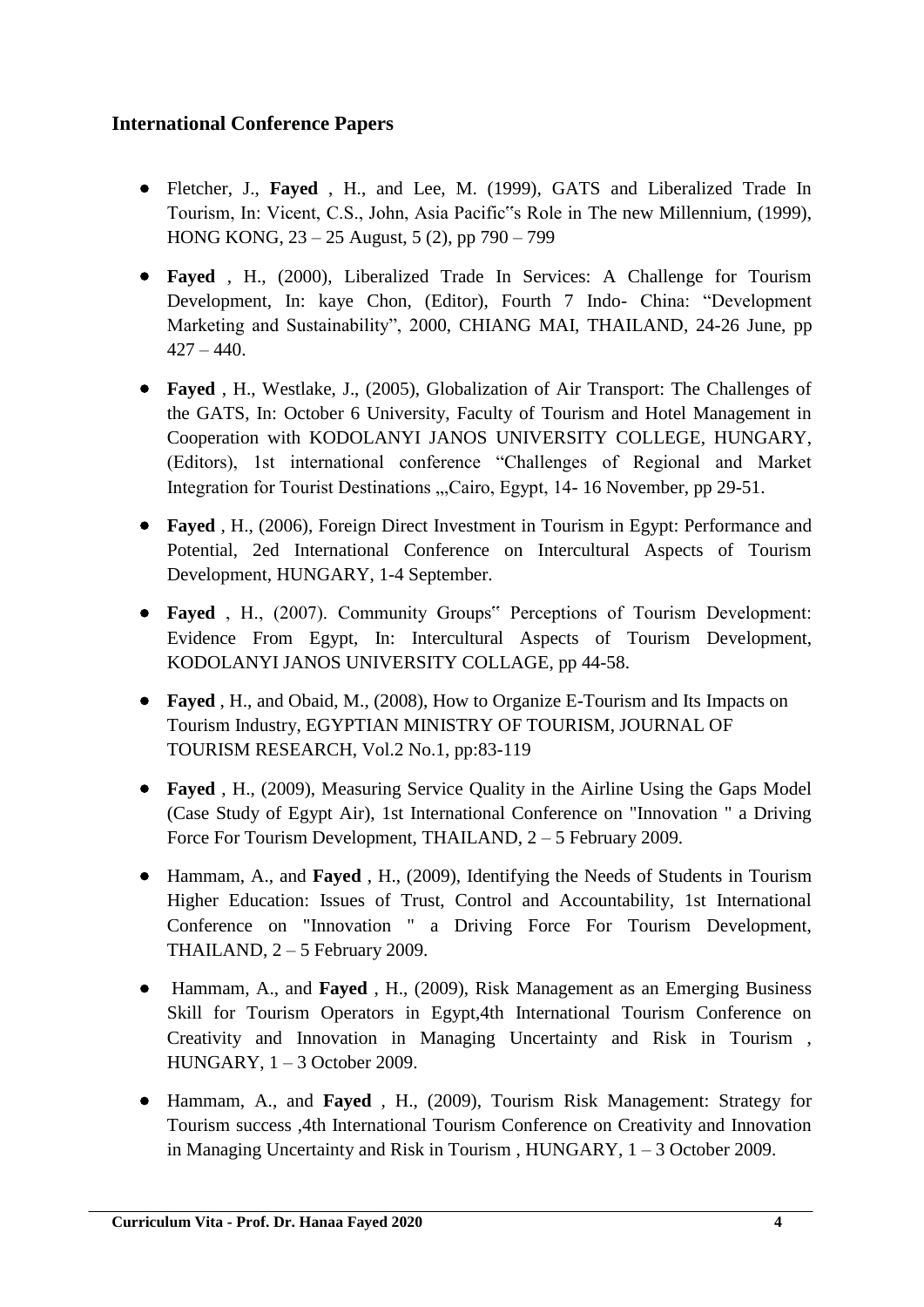Hammam, A., and **Fayed** , H., (2011), Marketing Implications of Egyptian Tourists" Motivations(2011) October 6 University and SURATTHANI RAJABHT UNIVERSITY, (Editor), 2011, International Symposium on "from Cultural Heritage to Beach/Island Tourism: An Alternative Management Approach for sustainability, October, 2011, pp 84-96 .

## **Egyptian Peer-reviewed Journals**

- **Fayed** , H., (2007), A Multi-criteria Approach to Destination Benchmarking: A Case Study of Egypt, EGYPTIAN JOURNAL OF TOURISM AND HOSPITALITY, 16 (January) .
- **Fayed** , H., and Obaid, M., (2009), local community perception and its impacts on Tourism Development in Egyptian Tourist Governorates, EGYPTIAN MINISTRY OF TOURISM, JOURNAL OF TOURISM RESEARCH, Vol.3 No.1, pp:89-111
- **Fayed** , H., (2012), Perceived Performance in Tour Operating Industry: A Case Study Of Egypt Tour Operator, JOURNAL OF FACULTY OF TOURISM AND HOTEL, FAYOUM UNIVERSITY
- Hewedy, M., and **Fayed** , H., (2012), The Role of Tourism in Poverty Alleviation: Case Study of Egypt, THE EGYPTIAN JOURNAL FOR TOURISM AND HOSPITALITY, Cairo.
- Elgarhy, S. and **Fayed** , H. (2015), Stock Market and Tourism Performance: an analytical study. JOURNAL OF HERITAGE, TOURISM AND HOSPITALITY, FAYOUM UNIVERSITY (1/2) 174-199
- **Fayed** , H. and Salah, M. (2016) Social responsibility and its impact on tourism work Ethics: Egyptian travel agencies, JOURNAL OF HERITAGE, TOURISM AND HOSPITALITY, FAYOUM UNIVERSITY, (10) 365-389
- Elgarhy, S, **Fayed** , H. and Aboshouk, M. (2016)the relationship between value of tourism investment and tourism stock market, JOURNAL OF HERITAGE, TOURISM AND HOSPITALITY, FAYOUM UNIVERSITY (1/3) 136-155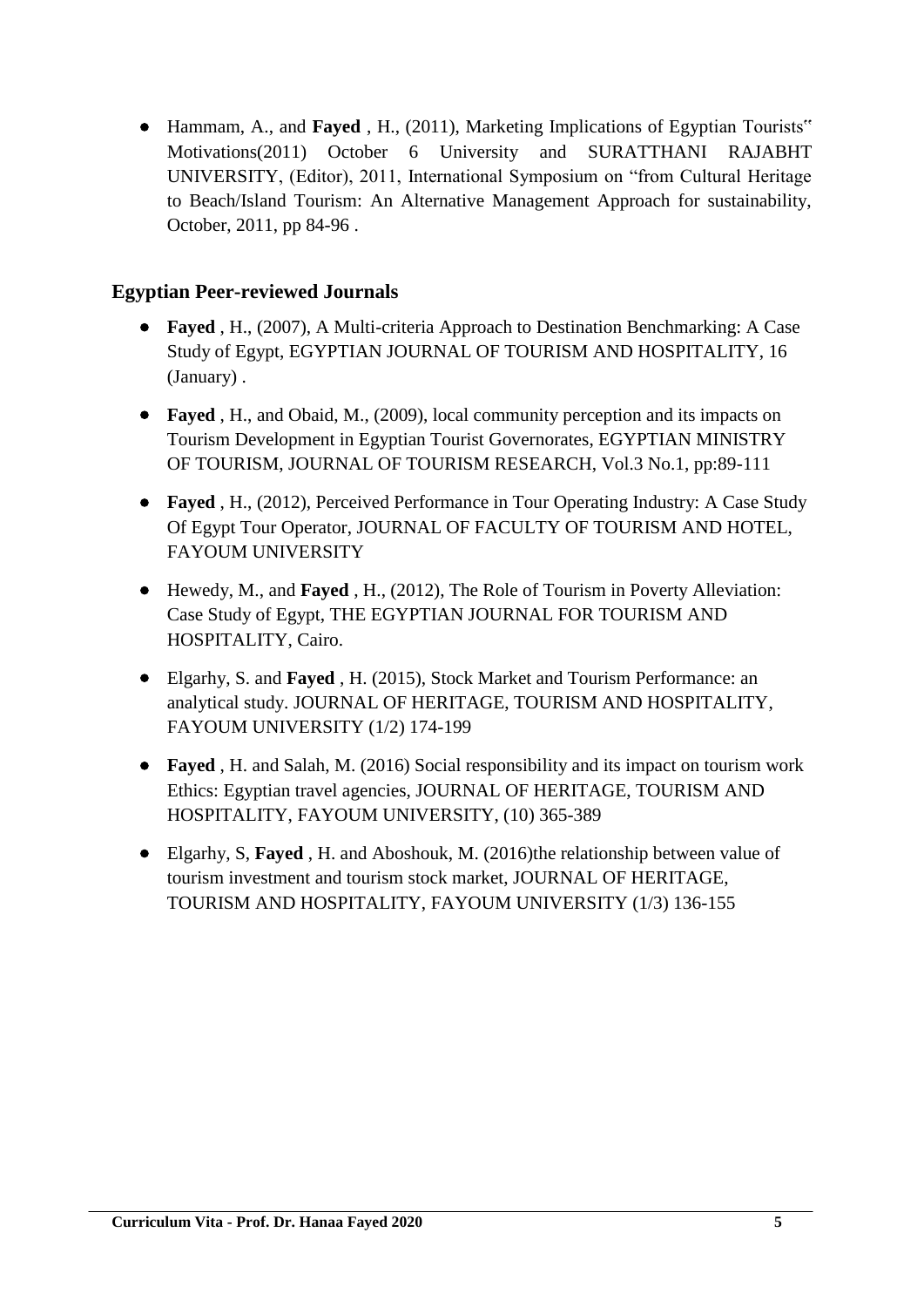#### **ACADEMIC PRESENTATIONS**:

#### **Conferences:**

- 11th International Tourism and Hospitality Conference- Luxor, Egypt. KEYNOTE SPEAKER.
- 10th International Tourism and Hospitality Conference- Sharm El- Shikh, Egypt. KEYNOTE SPEAKER.
- Medical Tourism Conference, Sharm- Elshikh- Egypt.
- Conference of Tourism Development Issues, Barcelona, Spain. KEYNOTE SPEAKER.
- Conference of Tourism Development Issues 2, Seville, Spain.
- Tourism Education: Strategies and Development, Tanager, Morocco.
- Tourism Entrepreneurship, Faros University, Alexandria. KEYNOTE SPEAKER
- 2016 9th International Tourism and Hospitality Conference Marsa Alam, Egypt.
- Tourism Cities: new concept, World Tourism Organization, Louxor.
- International Conference for Tourism and Heritage, Mansoura University.
- Enovation and Tourism, Menia University.
- Tourism Education and Training, South Carolina University, USA.
- Tourism Therapeutic Conference, October 6th University.
- International tourism Conference on Cultural Heritage to Beach Island tourism: An Alternative Management Approach for Sustainability, Thailand.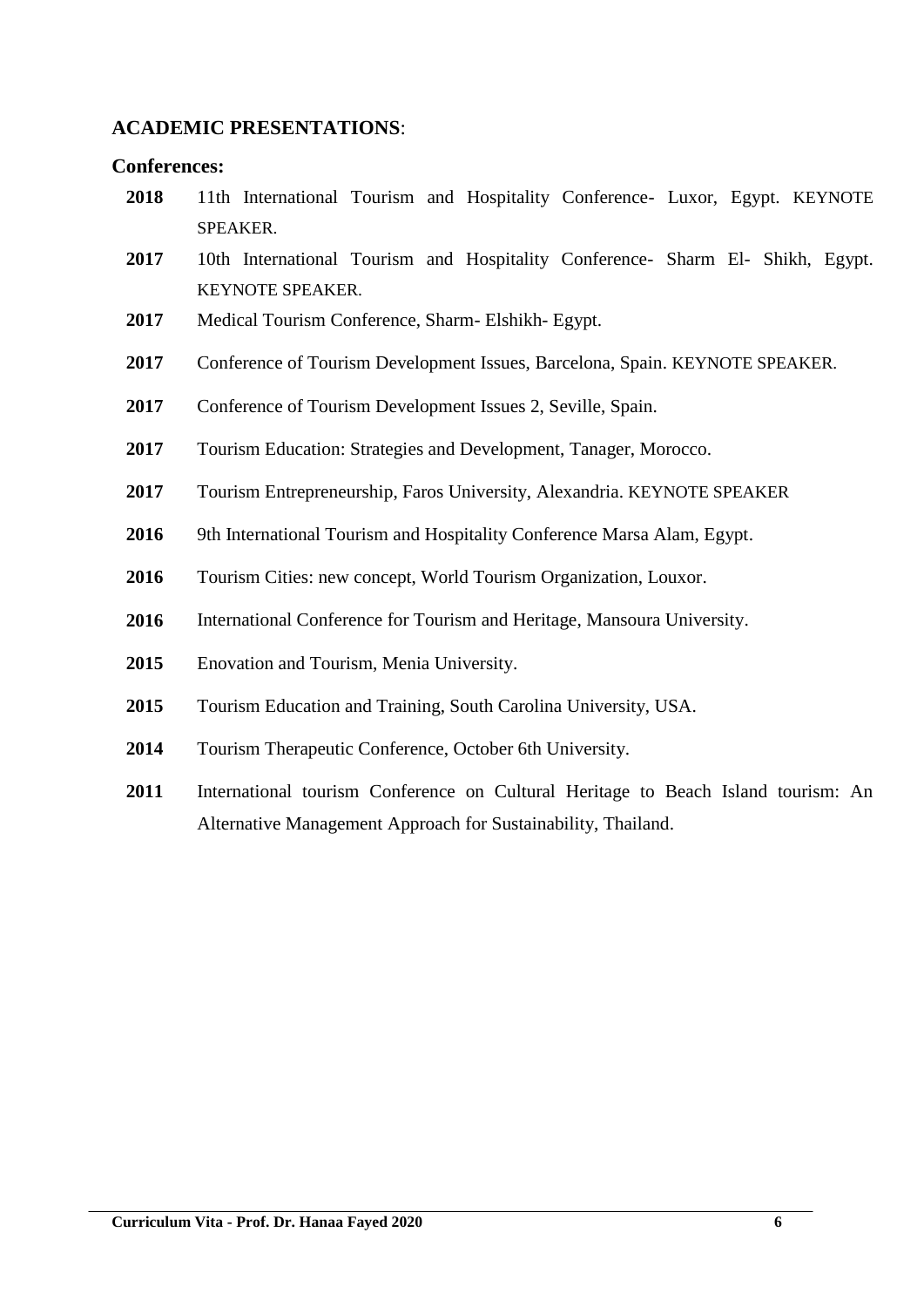#### **Grants and Funds:**

| Year          | <b>Affiliation</b>              | <b>Grant</b>                   | Project                                                                       | Role                              |
|---------------|---------------------------------|--------------------------------|-------------------------------------------------------------------------------|-----------------------------------|
| 2014          | Ministry of Education           | 6 Millions                     | The First Egyptian Museum<br>Through History For<br><b>Students Training.</b> | -Director.<br>-Owner of The Idea. |
| 2016-<br>2018 | <b>USA Embassy in Cairo</b>     | 2 Millions                     | Learning English for<br><b>Unafforded Children Access</b><br><b>FY15</b>      | Director.                         |
| 2017-<br>2019 | UK. Nioten Mesharafa<br>Program | 6 Millions                     | Heritage Marketing in Egypt                                                   | Director                          |
| 2018          | <b>STDF</b>                     | 300,000<br>Sterling<br>Pound   | heritage documentation in<br><b>Upper Egypt</b>                               | Director                          |
| 2018          | <b>British Council</b>          | 4 Million<br>Egyptian<br>Pound | heritage electronic<br>documentation                                          | Director                          |
| 2018-<br>2020 | UK. Nioten Mesharafa<br>Program | 4 Millions                     | Heritage documentation                                                        | Director                          |
| 2019-<br>2021 | <b>USA Embassy in Cairo</b>     | 2 Millions                     | Learning English for<br><b>Unafforded Children Access</b><br>FY16             | Director.                         |
| 2019          | Ministries Council in<br>Egypt  | 2 Millions                     | Interactive Map for<br>Therapeutic Tourism in<br>Egypt                        | Director.                         |

# **- Professional Projects & Expert opinions:**

## **Funded Projects:**

| Year | <b>Affiliation</b>                       | <b>Fund</b>                    | <b>Project</b>                                                                 | Role                    |
|------|------------------------------------------|--------------------------------|--------------------------------------------------------------------------------|-------------------------|
| 1997 | Ministry of Tourism                      | 500.000 LE                     | The Implication of GAS on<br>Tourism industry in Egypt.                        | Team Member.            |
| 1998 | Ministry of Tourism                      | 1 Million                      | The Importance of Tourism<br>Transport to the Tourism<br>Development in Egypt. | Team Member.            |
| 2002 | World Tourism & Travel<br>Council (WTTC) | 1 Million<br>Sterling<br>Pound | <b>Tourism Millennium Vision</b>                                               | Team Member.            |
| 2003 | British council in Cairo                 | 60 Millions<br>LE              | The national Project for<br>developing Labor<br>Competences                    | Team Member.            |
| 2012 | Sohag Governorate                        | 24 Millions<br><b>EURO</b>     | Tourism and Environment<br>Strategy – Economic<br>Development                  | Project Director        |
| 2014 | Ismailia                                 | 16 Millions<br><b>EURO</b>     | Tourism and Handy craft<br>Economic Development<br>Strategy                    | <b>Project Director</b> |
| 2016 | El-Minea                                 | 8 million<br>Euro              | Developing a tourism<br>Strategy                                               | Team Member.            |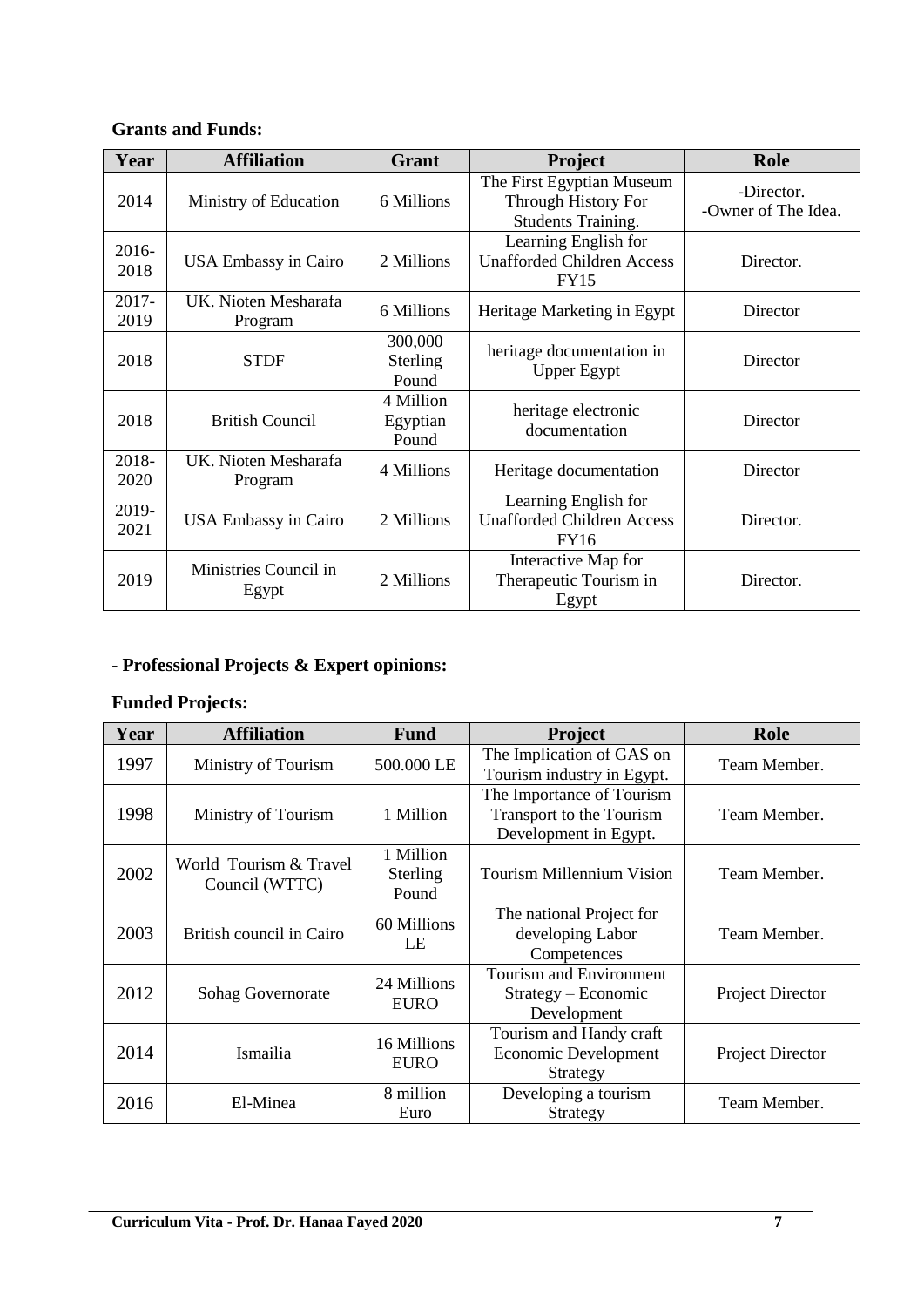## **ACADEMIC SERVICE**

#### **International Journal Reviewer:**

- Journal of Tourism Economics, UK.
- The International Journal of Tourism Research, USA.
- Journal of Tourism and Hospitality Research, UK.
- Omani Journal of Applied Science, Oman.
- International Journal for heritage Tourism and Hospitality, Egypt. (Editorial Board Member)
- International Journal for Tourism Research , Egypt. (Editorial Board Member)
- Journal of Hospitality , Egypt. (Editorial Board Member)

#### **Organizing training Programs:**

- Preparing and Organizing Training Program Tourism Management- Planning-Marketing- Tourism Project Management- Feasibility Study negotiations and Counteracting skills.
- **•** Accredited Trainer.
- Program Design, Bournemouth University and O6U University.
- Developing New Program Fayoum University and O6U University.

#### **Affiliation Membership:**

| 1999-now        | Asia Pacific Tourist Association APTA, Hong Kong |
|-----------------|--------------------------------------------------|
| 1999-now        | World Travel and Tourism Council WTTC, UK        |
| 2003-now        | <b>Tourism Expertise Association</b>             |
| 2003-now        | Green Globe Organization, UK                     |
| 2003-now        | Egyptian Association for tourism and Hospitality |
| <b>2011-now</b> | Arab Tourism Experts Association                 |
| <b>2011-now</b> | Health and Wellness Association, Germany         |
| 2017-now        | <b>Religion Tourism Committee</b>                |
| <b>2018-now</b> | Arab League Committee for Training, Lebanon      |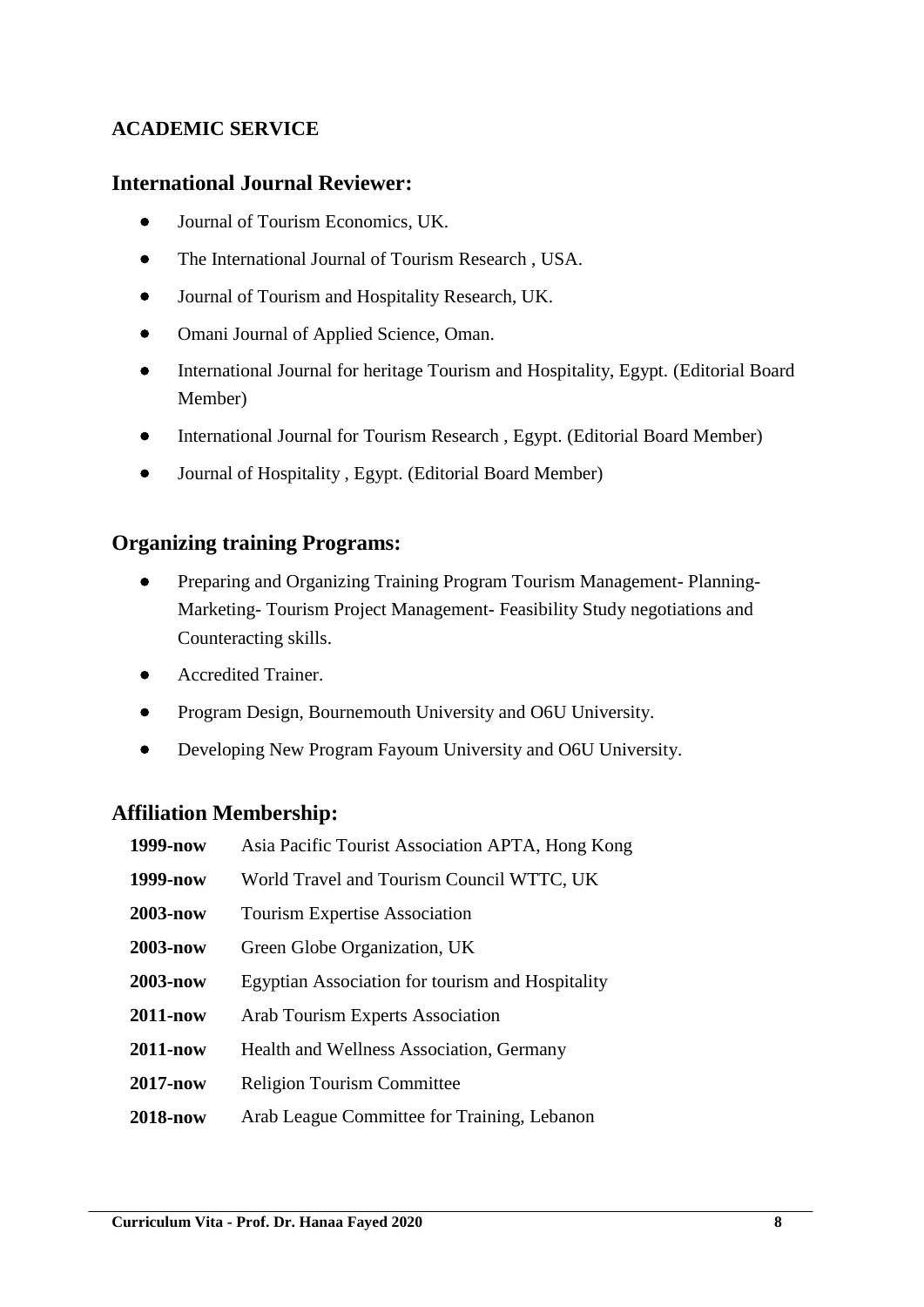# **Professional Training:**

- Training Course for preparing University Teacher, Cairo University, 6-18/9/1997.
- Introduction to Learning and Teaching Bournemouth University- UK. From  $24$  26/ 1/ 2001
- SPSS, Bournemouth University, UK, 2002.
- Modern methods of teaching, Developing Capabilities of faculty members and leaders Center, Fayoum University, 16-19/4/2005.
- Effective communication skills, Developing Capabilities of faculty members and leaders Center, Fayoum University, 23-27/4/2005.
- Methods of scientific research, Developing Capabilities of faculty members and leaders Center, Fayoum University,16-20/5/2005.
- Evaluating Students, Developing Capabilities of faculty members and leaders Center, Fayoum University,26-29/6/2006.
- Effective presentation, Developing Capabilities of faculty members and leaders Center, Fayoum University,6-8/3/2007.
- Thinking skills, Developing Capabilities of faculty members and leaders Center, Fayoum University, 24-26/3/2007.
- Leadership, Elgom, Cairo Egypt, 2007.
- Time management, MC Travel, HR, Cairo Egypt, 2008.
- Managing Universities, Developing Capabilities of faculty members and leaders Center, Fayoum University,17-19/10/2010.
- Financial and legal aspects in universities, Developing Capabilities of faculty members and leaders Center, Fayoum University,16-18/10/2012.
- Competitive research projects, Developing Capabilities of faculty members and leaders Center, Fayoum University,20-22/10/2012.
- Academic advising and student support, Developing Capabilities of faculty members and leaders Center, Fayoum University,17-29/1/2013.
- Organizing scientific conferences, Developing Capabilities of faculty members and leaders Center, Fayoum University,2-4/2/2013.
- Examination and student evaluation systems, Developing Capabilities of faculty members and leaders Center, Fayoum University, 5-7/2/2013.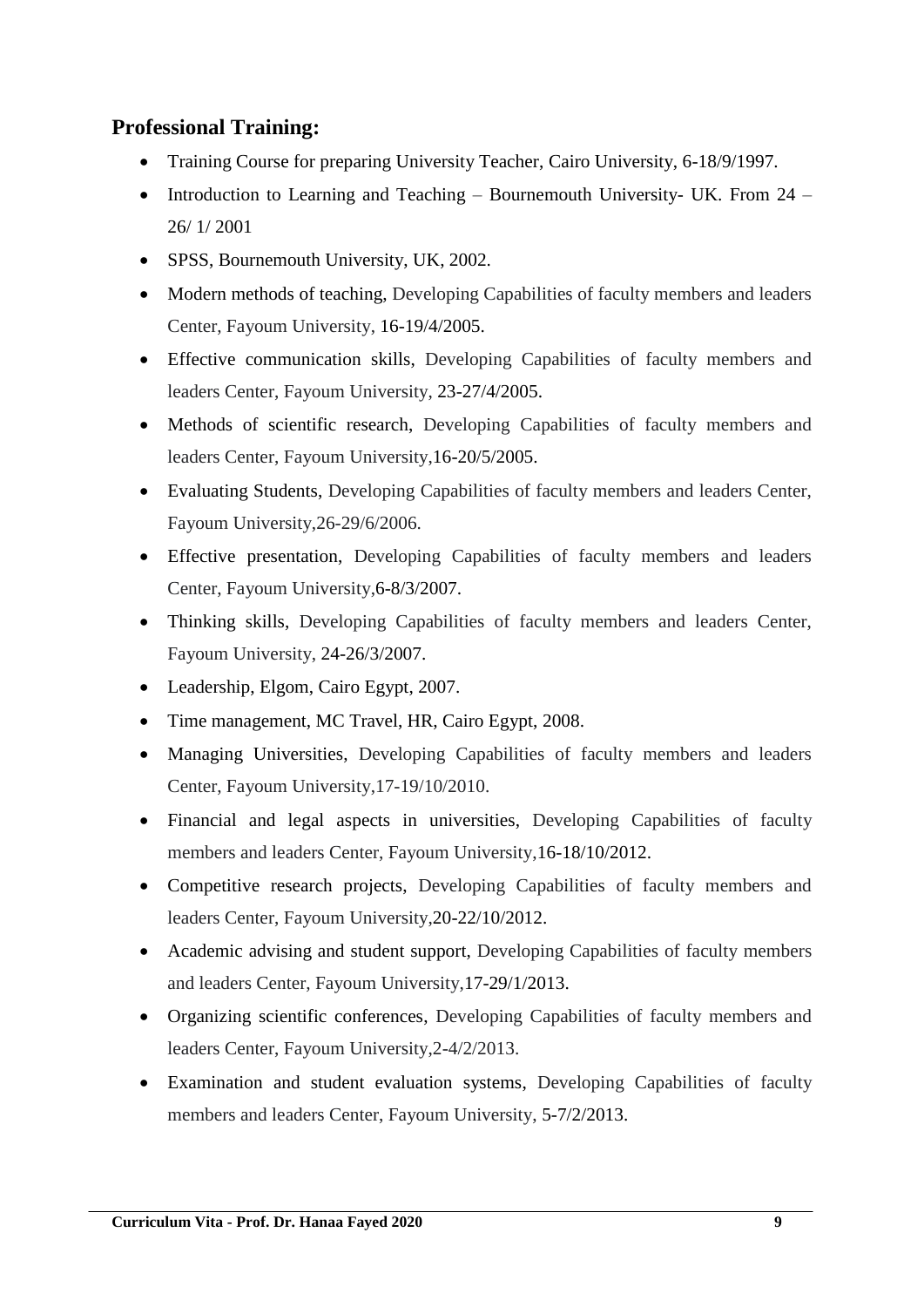# **Professional Quality Training:**

- Quality Assurance and Accreditation, QAA, UK,2002.
- Academic Program Design, Bournemouth University, UK,2002.
- ISO 9001:2008: Awareness of Internal Audit on QMS of ISO 9001:2008, FDI, Future Development Institution, Cairo, Egypt.
- ISO Quality Assurance Register: Awareness Course ISO 9001:2008 from 11- 12/3/2010
- Quality Management System Awareness & Internal Auditor Based on ISO 9001:2008 – URS Egypt, from 16-18/ 10/ 2011
- External Audit for Higher Education, NAQAA, 2015.
- Course Specification, NAQAA, 2015.
- Academic Quality Criteria, NAQAA, 2016.
- Academic Program Design, NAQAA,2017.

## **TEACHING & PROGRAMMES**

- Feasibility Study.
- Project Management and Financing.
- Economics.
- Tourism and Hospitality Economics.
- Market Research.
- Managing Conferences and Exhibitions/ Conferences Management.
- Special Events Management.
- Tourism Institutions Management.
- Tourist Transportation.
- Tourist Planning.
- Tourism Marketing
- Principles of Economic
- Consumer's Behavior
- International Trends of Tourism
- Research Methods
- Statistics
- Data Analysis

# **PRIZES AND ACKNOWLEDGEMENTS**

# **Awards and Honors:**

| 2002      | Best PhD Thesis – Bournemouth University – UK           |
|-----------|---------------------------------------------------------|
| 2002      | Best Research Article – Tourism Economics Journal- UK   |
| 2015:2018 | Fayoum University Award for international Publications  |
| 2016      | Tourism Education and training award – Arab League      |
| 2018      | The leading woman in the Arab world award – Arab League |